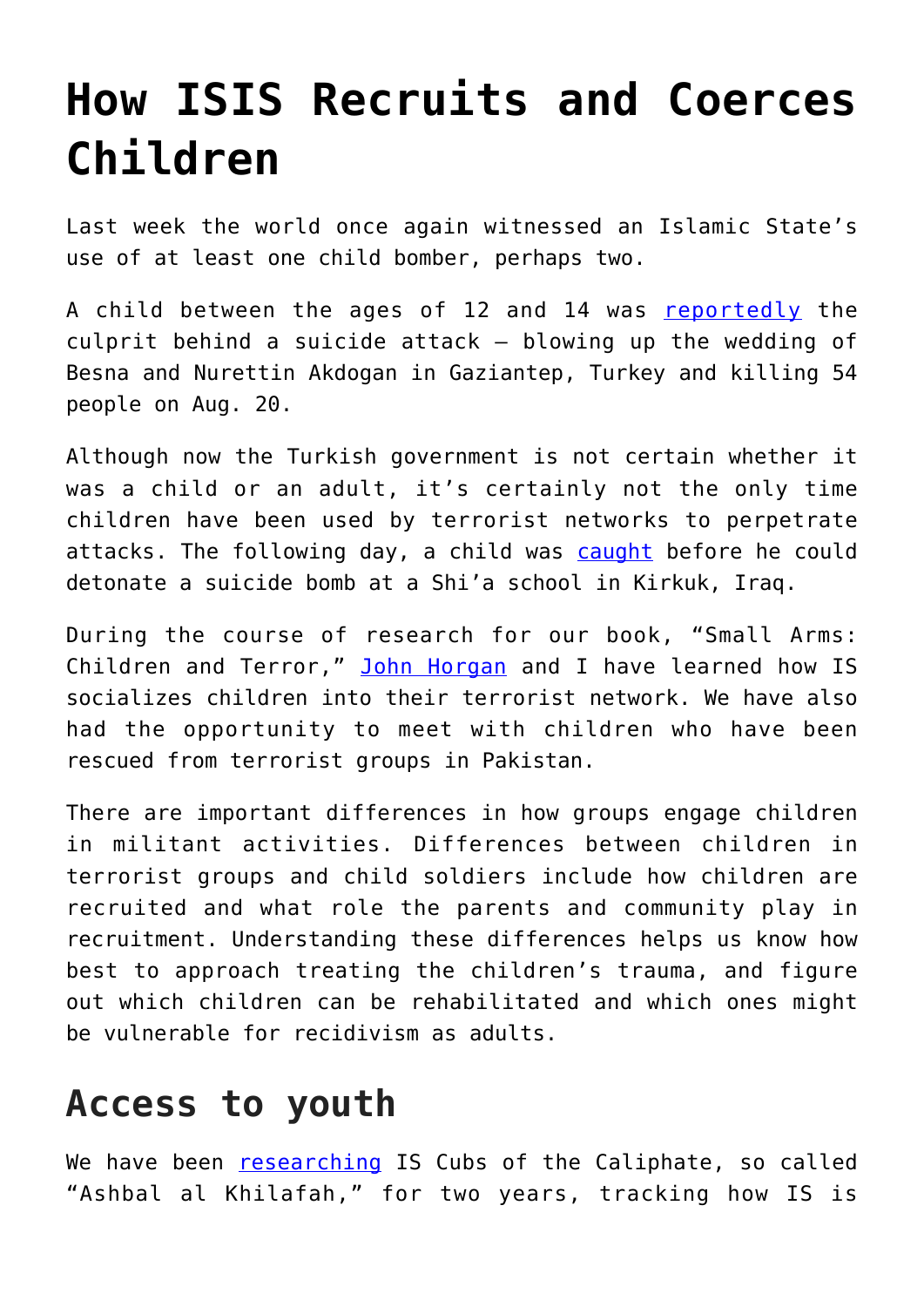grooming the next generation of fighters. Since Syria fell apart, IS has assumed de-facto [control over](http://english.alarabiya.net/en/perspective/features/2014/08/30/ISIS-begins-implementing-its-Islamic-curriculum-in-schools-.html) schools and mosques. Though many of the original Syrian schoolteachers remain, they must now teach an IS-controlled curriculum to gender-segregated pupils. Parents continue to send their children to school, although coercion is always present. Failure to do so might place the entire family at risk. IS will punish such families by taking their homes and refusing to provide food and protection.

This is where children systematically learn IS ideology. The school curriculum is little more than indoctrination, but it brings children closer to each other to create a band-ofbrothers effect, and brings the children to the attention of IS personnel who talent-scout for children exhibiting early potential for "Cub" status in IS' dedicated training camps. Through a socialization and selection process, IS implies that entry into the Cubs of the Caliphate is a rare commodity and something desirable for each child. By limiting access, IS creates a competition.

It is unlikely that the children share the radical views of the adults. Rather, they have been manipulated, brainwashed or coerced. It is a trend that IS started in January 2014 and has only increased exponentially. Our experiences in Swat Valley, Pakistan demonstrate that children barely understand the IS ideology. At most, children parrot what they have heard from the adults, but are not radicalized in any real sense.

Ease of access to children appears to be a key reason why there were so many child soldiers in the 1990s. Whether militias exploited orphans, street children or refugees living in camps for internally displaced persons, a common theme was that children who lacked adult protection and supervision were especially at risk. Some militias [transition](https://www.jstor.org/stable/4006694?seq=1#page_scan_tab_contents) street children, who were previously organized into gangs, into military units. The ease with which militia groups access camps in search of child recruits exacerbates [the problem](https://www.fordinstitute.pitt.edu/Portals/0/Pub_PDF/NoPlacetoHide.pdf).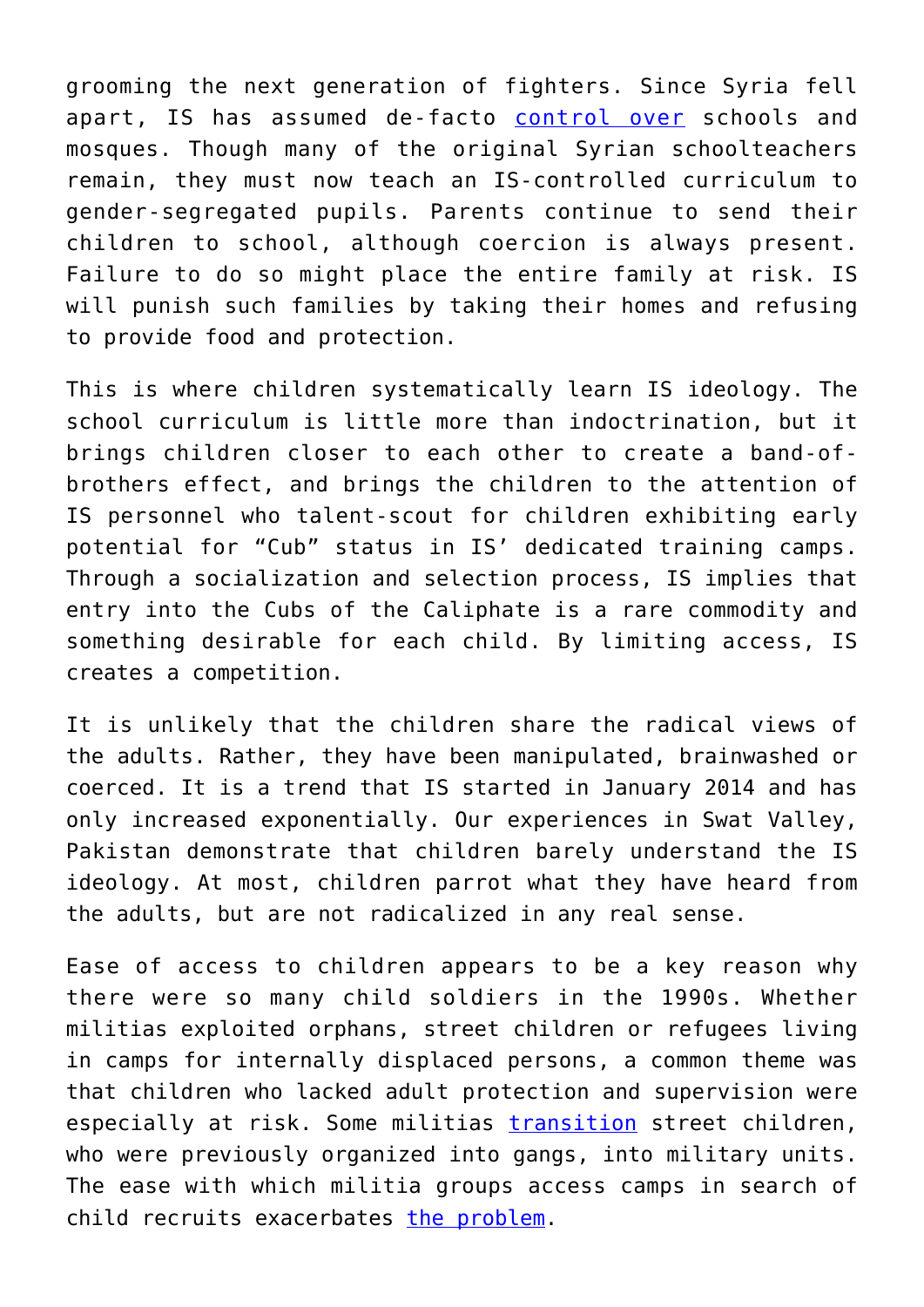Evidence from Sri Lanka [suggests](https://www.upress.pitt.edu/BookDetails.aspx?bookId=35979) recruiters target schools. During the course of my field research in 2002, mothers in the areas under control of armed rebels, the Liberation Tigers of Tamil Eelam, confided in me that they had [started to](http://www.tandfonline.com/doi/abs/10.1080/13698240308402526) [homeschool](http://www.tandfonline.com/doi/abs/10.1080/13698240308402526) their children for fear that they would be recruited during the day.

The 15-year-old bomber who was caught with explosives in Iraq [this week](http://www.telegraph.co.uk/news/2016/08/22/watch-moment-isil-suicide-bomber-in-football-shirt-aged-12-or-13/) had been in an IDP camp for a week when he was sent to blow up a Shi'a school. When stopped for questioning by the police, the child froze in fear and quickly surrendered. Experience [shows](http://www.cnn.com/2013/03/27/world/asia/pakistan-anti-taliban/) that children who are coerced will often allow themselves to get caught, since they were coerced in the first place.

Children are the ultimate weapon of [the weak.](http://www.powercube.net/other-forms-of-power/scott-resistance/) They cannot back out, but they also don't want to carry out the mission.

## **Child soldiers vs. children in terrorist movements**

It is not just terrorist groups and militias that exploit children.

Paramilitaries and rebel groups, and 10 national governments, recruit or conscript youth under 18 to their national armies, including Chad, Côte d'Ivoire, the Democratic Republic of the Congo, Libya, Myanmar, Somalia, South Sudan, Sudan, the United Kingdom and Yemen.

The army in Myanmar [recruits children](https://www.files.ethz.ch/isn/45674/2007_Child_Recruitment.pdf) en masse. The reason is that the military is required to fill recruitment quotas and recruiters are rewarded accordingly. Recruiters have an [incentive](http://reliefweb.int/report/myanmar/ongoing-underage-recruitment-and-use-myanmar-military-and-non-state-armed-groups) to recruit the maximum number of children and youth possible. If adults are unwilling to join the army, children can and will be picked up, threatened and coerced to "volunteer." The children are instructed to lie and claim that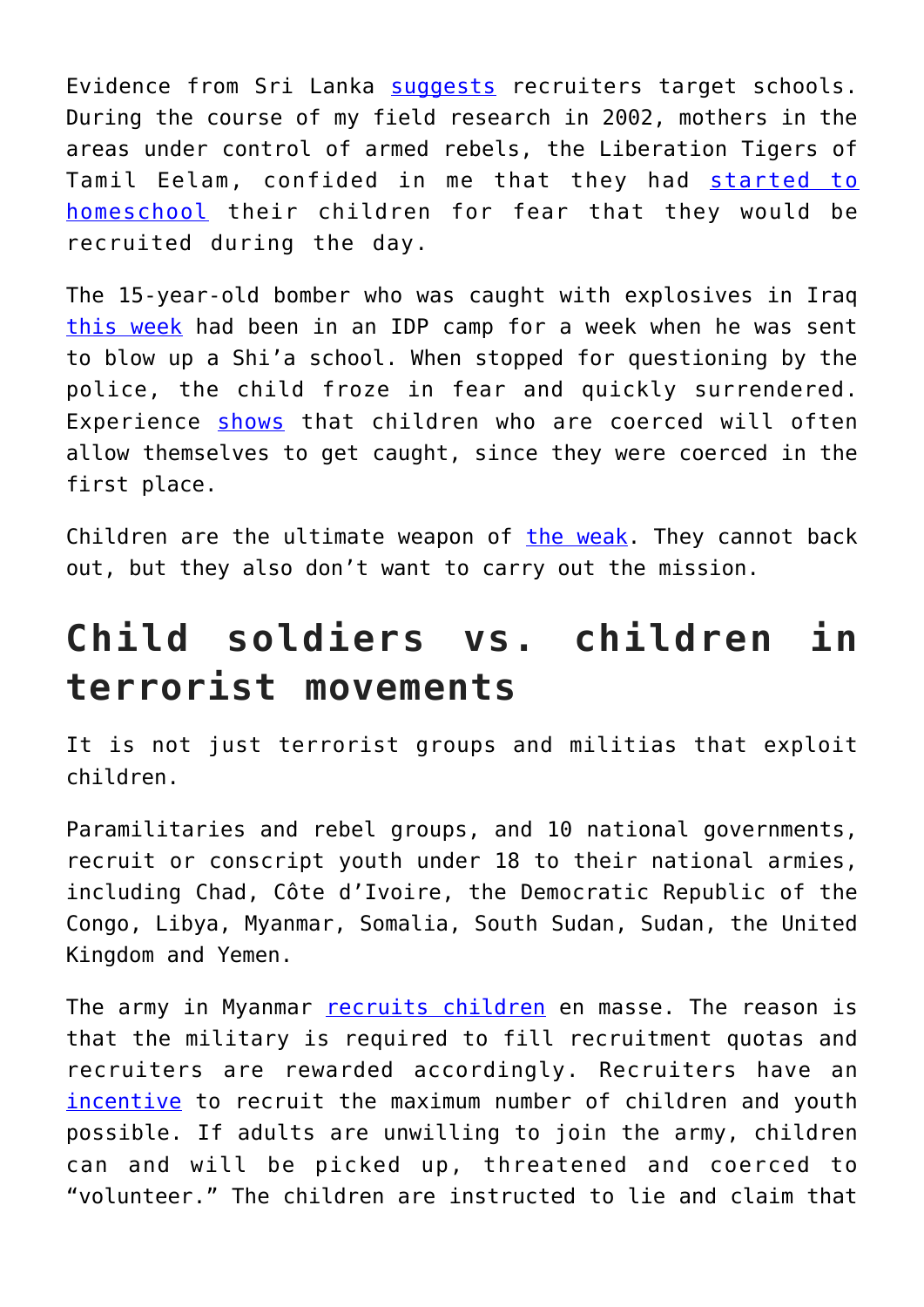they are 18 years old.

The Maoists in Nepal and groups in Palestine [recruit children](https://www.hrw.org/reports/2007/nepal0207/4.htm) into cultural organizations well before the age of 15. The Maoists go so far as to abduct children for a few weeks to expose the children to the group's propaganda and then let them go.

As with any controversial issue, data collection is complicated. The United Nations does not systematically break down the number of militarized children, which is purported to be in the hundreds of thousands, nor do they explicitly explain their methodology for arriving at that number, [saying](https://childrenandarmedconflict.un.org/effects-of-conflict/six-grave-violations/child-soldiers/) [instead](https://childrenandarmedconflict.un.org/effects-of-conflict/six-grave-violations/child-soldiers/) that:

*hundreds of thousands of children are used as soldiers in armed conflicts around the world. Many children are abducted and beaten into submission, others join military groups to escape poverty, to defend their communities, out of a feeling of revenge or for other reasons.*

## **Volunteering or coerced?**

The willingness of parents to provide extremist organizations access to their children is different from children who are forcibly conscripted as "child soldiers." Parental "consent" is further complicated by the exigencies of war and the coercive environment in which the family lives. At times, parents will allow violent extremists access to their children not because they subscribe to the ideology, but because they might have no choice if they are to survive.

At other times, parents have been enthusiastic supporters of the movement and encourage and laud their children's involvement. Such coercion was evident among the parents in the Swat Valley in Pakistan where the Pakistani Taliban went door to door and demanded exorbitant financial payments from